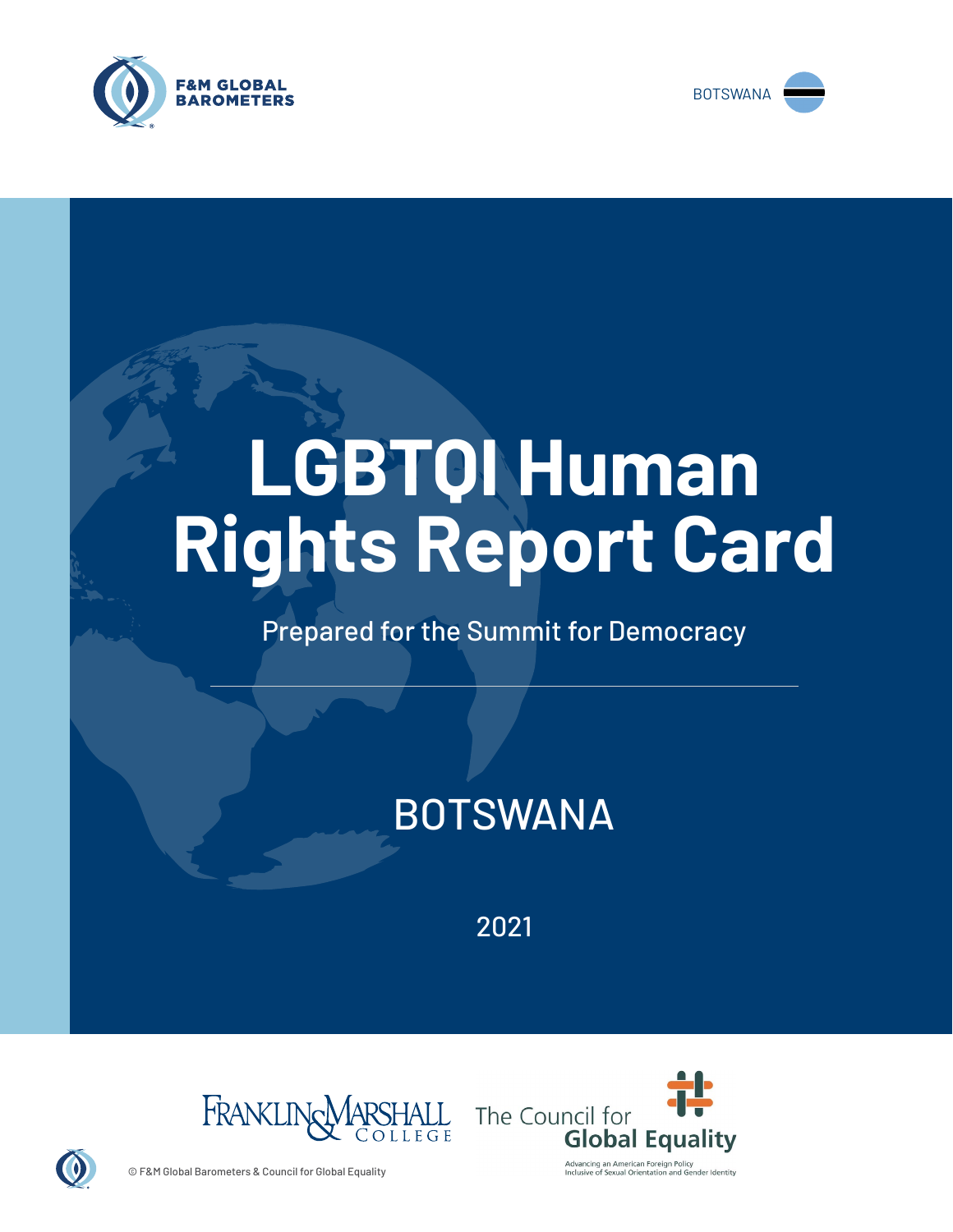



# Botswana

# Report Card on the Human Rights of LGBTQI Peoples

## **OVERVIEW**

Inclusive democracies value the democratic, economic, and social contributions of *all* citizens. Indeed, democracy itself cannot thrive unless the human rights of all people are protected, and this must include protections for often marginalized lesbian, gay, bisexual, transgender, queer, and intersex (LGBTQI) peoples. Advancing rights for the protection of LGBTQI people is also closely correlated to broader democratic dividends, including efforts to address democratic backsliding, fight corruption, and build resilient movements to fight authoritarianism. These themes of the Summit for Democracy are also themes of LGBTQI movements around the world.

This report card provides a concise measurement of the attainment of core human rights protections for LGBTQI individuals. It sets the collective standard for participating states' core legal obligations toward LGBTQI peoples and consequently the ability of LGBTQI citizens to contribute to and benefit from democratic institutions. Countries are graded on three dimensions: Basic Rights, Protection from Violence, and Socio-economic rights. Only one state has achieved all benchmarks. The Summit for Democracy signals the start of a year of action when all states will have an opportunity to demonstrate progress in advancing the human rights and democratic participation of LGBTQI peoples.

The report card is based on **2020** baseline data and will be updated during the year of action to reflect advances over the coming year, culminating in a 2022 report at the end of the Summit process.

| $0 - 59\%$ | $60 - 69\%$ | $70 - 79\%$ | $80 - 89\%$ | $90 - 100\%$ |
|------------|-------------|-------------|-------------|--------------|
| Failing    | Poor        | Fair        | Good        | Excellent    |

# **REPORT CARD SCALE**

# **ADDITIONAL DEMOCRACY INDICATORS**

| Democracy Index<br>Full Democracy 8-10   Flawed Democracy 6-8   Hybrid Democracy 4-6   Authoritarian 0-4 | 2020          | 7.62/10  |
|----------------------------------------------------------------------------------------------------------|---------------|----------|
| Freedom House Freedom in the World<br>Free 70-100   Partly Free 40-69   Not Free 0-39                    | 2020          | 72/100   |
| <b>Corruption Perceptions Index</b><br>Very Clean 100/100   Highly Corrupt 0/100                         | 020<br>$\sim$ | 60/100   |
| <b>Global Acceptance Index</b><br>High Acceptance 10   Low Acceptance 0                                  | 2017-20       | 4.3/10   |
| <b>Fragile States Index</b><br>Sustainable 0-30   Stable 30-60   Warning 60-90   Alert 90-100            | 2020          | 57.1/100 |
| <b>UNDP Gender Inequality Index</b><br>Very High 0.0   Low 1.0                                           | 2019          | 0.465/1  |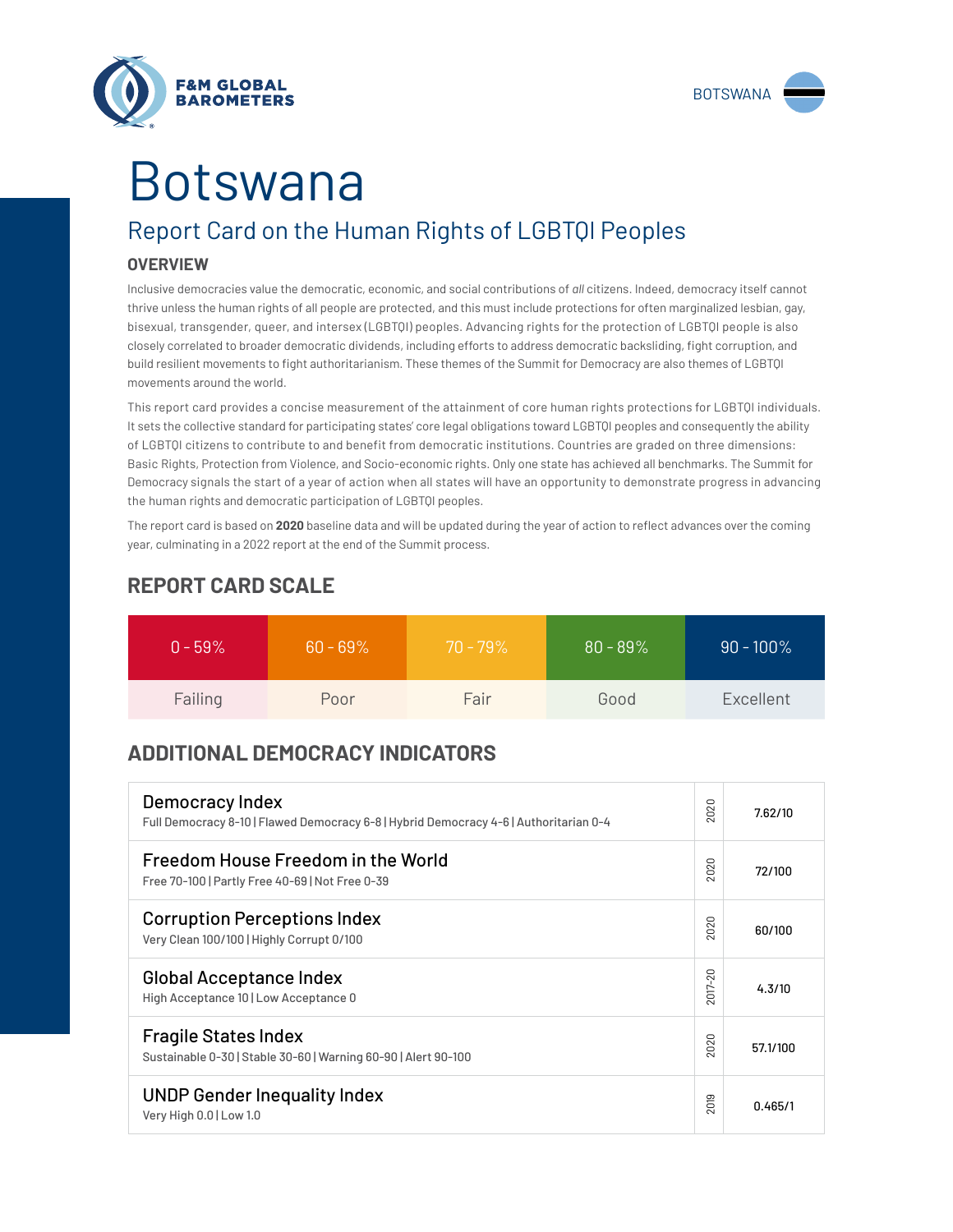



**The report card items are based on 2020 baseline data.**

| 90% | <b>DIMENSION 1: BASIC HUMAN RIGHTS</b>                                                               |            |                |
|-----|------------------------------------------------------------------------------------------------------|------------|----------------|
|     | 1 No criminalization of sexual orientation                                                           |            | $\Box$         |
|     | 2 No criminalization of gender identity or expression                                                |            | $\Box$         |
|     | 3 Freedom from arbitrary arrest based on sexual orientation                                          |            | $\bigcirc$     |
|     | 4 Freedom from arbitrary arrest based on gender identity                                             |            |                |
|     | 5 Legal recognition of gender identity                                                               |            | $\bigcirc$     |
|     | 6 No physiological alteration requirement for legal gender recognition                               |            | O              |
|     | 7 No psychiatric diagnosis requirement for legal gender recognition                                  |            | $\bigcirc$     |
|     | 8 LGBTQI organizations are allowed to legally register                                               |            | $\Box$         |
|     | 9 LGBTQI organizations are able to peacefully and safely assemble                                    |            | $\blacksquare$ |
|     | 10 Security forces provide protection to LGBTQI pride participants                                   |            | G              |
| 0%  | <b>DIMENSION 2: PROTECTION FROM VIOLENCE</b>                                                         | <b>YES</b> | N <sub>0</sub> |
|     | 11 Ban on gay conversion therapy                                                                     | $\Box$     |                |
|     | 12 Hate crimes legislation includes sexual orientation                                               |            |                |
|     | 13 Hate crimes legislation includes gender identity                                                  | $\Box$     |                |
|     | 14 Hate crimes legislation includes sex characteristics                                              |            |                |
|     | 15 Hate speech laws include sexual orientation                                                       | $\bigcirc$ |                |
|     | 16 Hate speech laws include gender identity                                                          |            |                |
|     | 17 Equality body mandate exists                                                                      | $\bigcirc$ |                |
|     | 18 Prohibition of medically-unnecessary non-consensual medical interventions on intersex individuals | $\bullet$  |                |
|     | 19 Gender affirming prison accommodations                                                            | $\bigcirc$ |                |
|     | 20 Asylum for LGBTQI individuals is available within the country                                     |            |                |
| 20% | <b>DIMENSION 3: SOCIO-ECONOMIC RIGHTS</b>                                                            | <b>YES</b> | N0             |
|     | 21 Workplace non-discrimination laws include sexual orientation                                      |            |                |
|     | 22 Workplace non-discrimination laws include gender identity                                         |            |                |
|     | 23 Workplace non-discrimination laws include sex characteristics                                     |            |                |
|     | 24 Fair housing non-discrimination laws include sexual orientation                                   |            |                |
|     | 25 Fair housing non-discrimination laws include gender identity                                      |            |                |
|     | 26 Head of state supports marriage equality                                                          |            |                |
|     | 27 State allows for marriage equality                                                                |            |                |
|     | 28 State prohibits discrimination in healthcare based on sexual orientation                          |            |                |
|     | 29 State prohibits discrimination in health care based on gender identity                            |            |                |
|     | 30 Legal classifications (such as an X sex or gender marker) universally available                   |            |                |